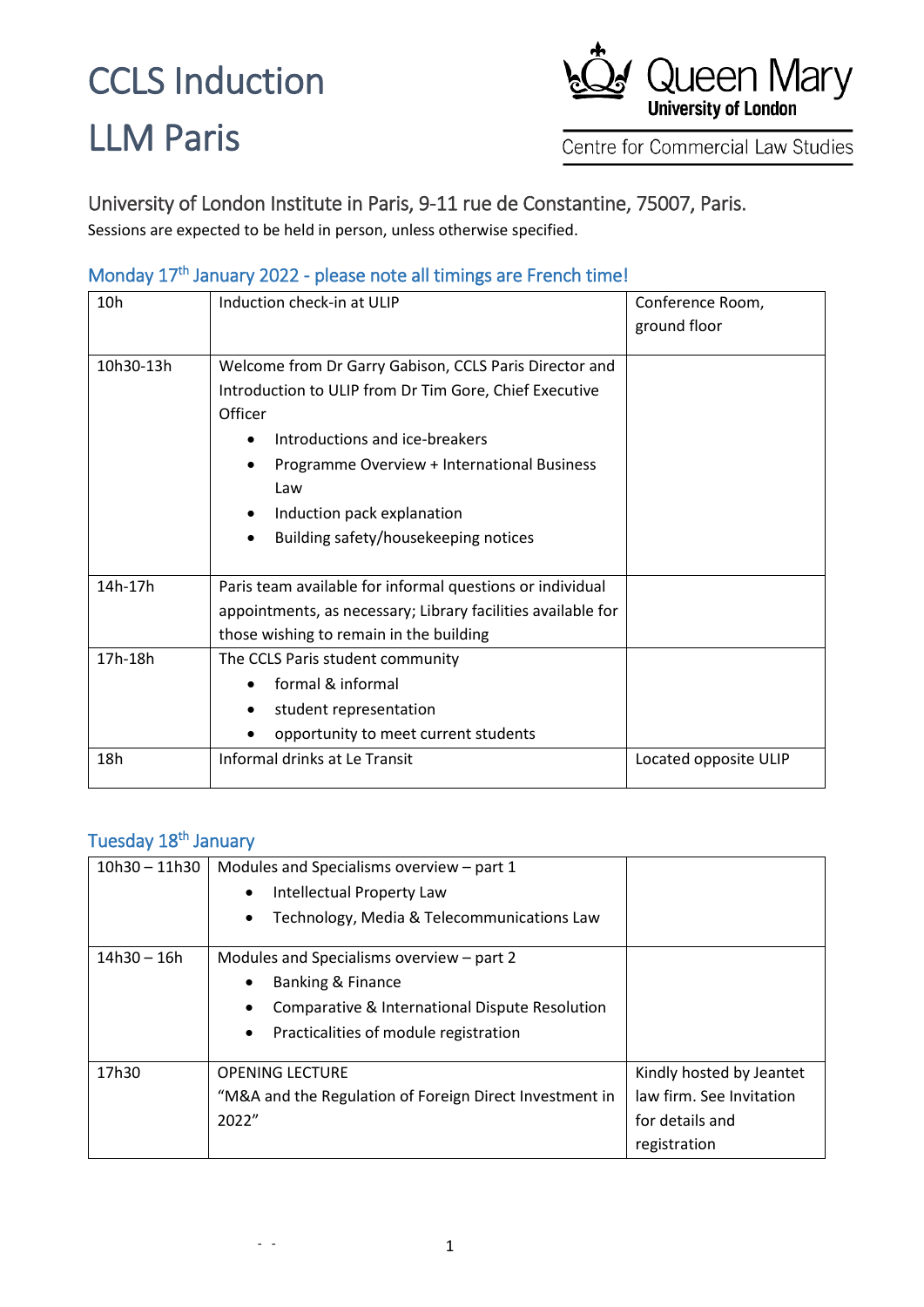## CCLS Induction LLM Paris



Centre for Commercial Law Studies

### Wednesday 19<sup>th</sup> January

| $10h - 11h$ | Study support and resources<br>Introduction to library resources<br>$\bullet$<br>Introduction to QMPlus<br>$\bullet$ |        |
|-------------|----------------------------------------------------------------------------------------------------------------------|--------|
| 14h - 15h30 | Introduction to Critical Thinking & Writing in Law + taster<br>session                                               |        |
| $16h - 17h$ | Introduction to Careers support                                                                                      | Online |

#### Thursday 20<sup>th</sup> January

| 10h30-11h   | Introduction to qLegal                                                                                           |
|-------------|------------------------------------------------------------------------------------------------------------------|
| $11h-12h$   | Opportunities outside the classroom<br>Amicus Curiae<br>Debating with EdG<br>Mentoring<br>+ others!<br>$\bullet$ |
| 12h         | If you have any last-minute questions regarding module<br>choices, now is the time to ask!!                      |
| 13h         | Deadline for submitting module choices                                                                           |
| 14h30-15h30 | Cultural Literacy and Welcome to France                                                                          |

#### Friday 21<sup>st</sup> January

| 11h-12h | Careers café drop in – open to all - online | Online |
|---------|---------------------------------------------|--------|
|         |                                             |        |

 ULIP Student Services are offering one-to-one appointments throughout Induction week to discuss any practical questions about living in Paris. Email [contact@ulip.lon.ac.uk](mailto:contact@ulip.lon.ac.uk) with "New LLM student" in the subject line and indicate your availabilities, as well as what you would like to discuss. ULIP Student Services will get back to you directly to confirm the appointment.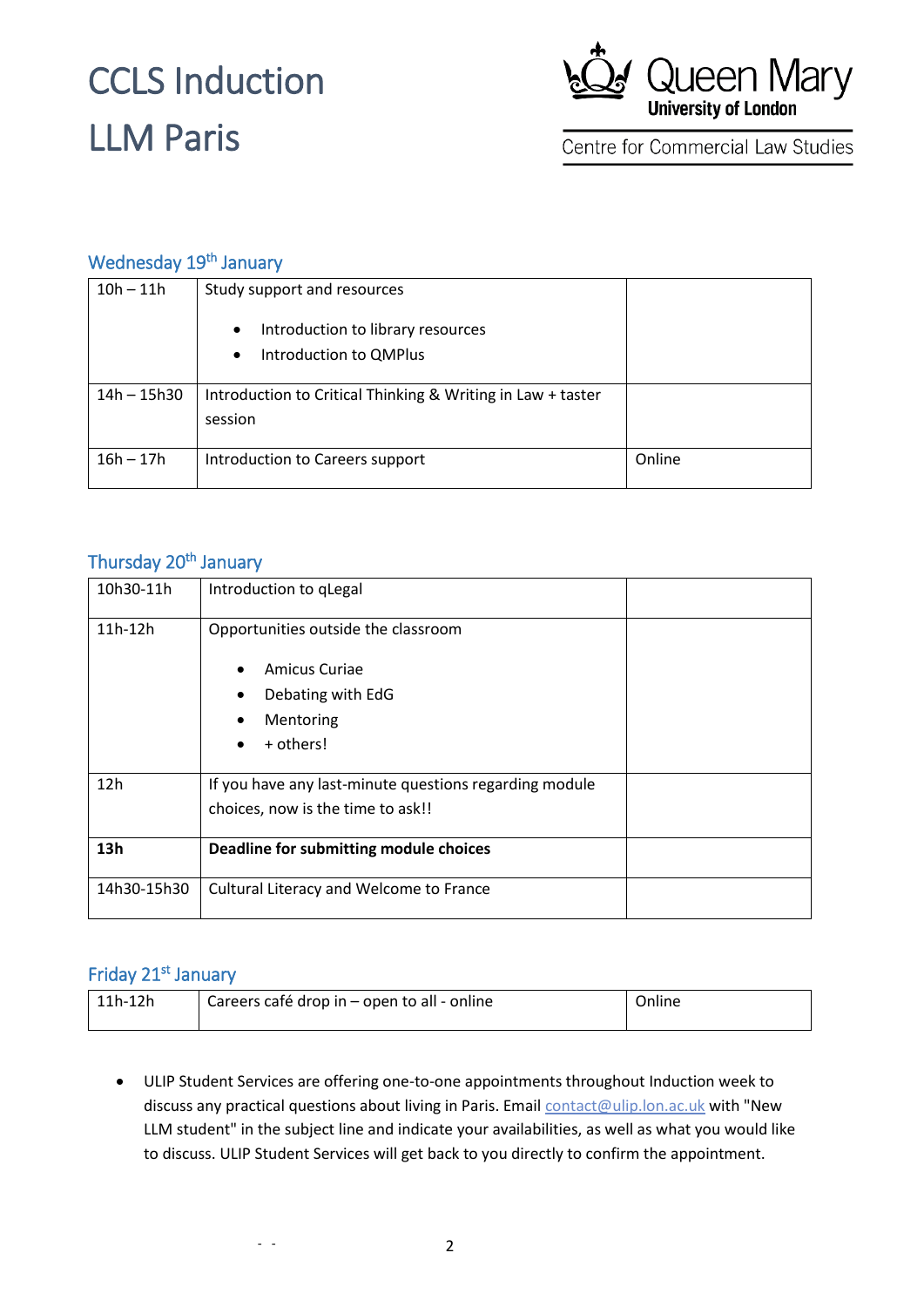## CCLS Induction LLM Paris



Centre for Commercial Law Studies

#### Week commencing 24<sup>th</sup> January

**25th January, 13h30 – 15h:** Institute of Advanced Legal Studies (IALS) library database training with Laura Griffiths, Academic Services Manager. Online - link to be circulated in due course.

**26th, 27th, 28th January:** "Module Welcome Sessions" online. These are short, informal chats for you to get to know your convenors and each other. You should only join the modules for which you are registered or auditing. See links on module pages on QMPlus in due course. FRENCH TIME!

| CCLP001        | Securities and markets<br>regulation                                 | Katrien Morbee                                     | Wednesday 26 Jan, 11h            |
|----------------|----------------------------------------------------------------------|----------------------------------------------------|----------------------------------|
| CCLP010        | <b>Mergers and Acquisitions</b>                                      | Katrien Morbee and<br>Rodrigo Olivares-<br>Caminal | Wednesday 26 Jan, 11h30          |
| CCLP013        | Corporate Rescue and Cross-<br>border Insolvency                     | Rodrigo Olivares-<br>Caminal                       | Wednesday 26 Jan, 12h            |
| CCLP601        | <b>English Contract Law</b>                                          | Miriam Goldby,<br>Franziska Arnold-<br>Dwyer       | Wednesday 26 Jan, 12h30<br>(TBC) |
| CCLP081        | EU and US Design Law                                                 | David Musker                                       | Wednesday 26 Jan, 13h (TBC)      |
| CCLP209        | <b>EU Data Protection</b><br>Law                                     | Ian Walden + Ulrich<br>Wuermeling                  | Thursday 27 Jan, 11h             |
| CCLP160        | Energy & Climate Change                                              | Norah Gallagher                                    | Thursday 27 Jan, 11h30           |
| CCLP011        | <b>Ethics and Governance in</b><br><b>Business and Finance</b>       | Costanza Russo                                     | Thursday 27 Jan, 12h             |
| CCLP077        | <b>International Law of Patents</b><br>and Related Rights            | <b>Duncan Matthews</b>                             | Thursday 27 Jan, 12h30           |
| CCLP043        | International Arbitration:<br>Regulation and Infrastructure          | <b>Catherine Rogers</b>                            | Friday 28 Jan, 11h30             |
| CCLP044        | International Arbitration:<br>Applicable Laws and Procedures         | <b>Catherine Rogers</b>                            | Friday 28 Jan, 12h               |
| CCLP604        | <b>Cloud Computing Law</b>                                           | Dimitra Kamarinou<br>+ Christopher<br>Millard      | Friday 28 Jan, 14h               |
| <b>CCLP602</b> | <b>International Commercial</b><br>Arbitration (Skills and Advocacy) | Maxi Scherer                                       | Friday 28 Jan, 14h30 (TBC)       |
| CCLP078        | <b>Licensing IP</b>                                                  | <b>Gail Evans</b>                                  | Friday 28 Jan, 15h               |